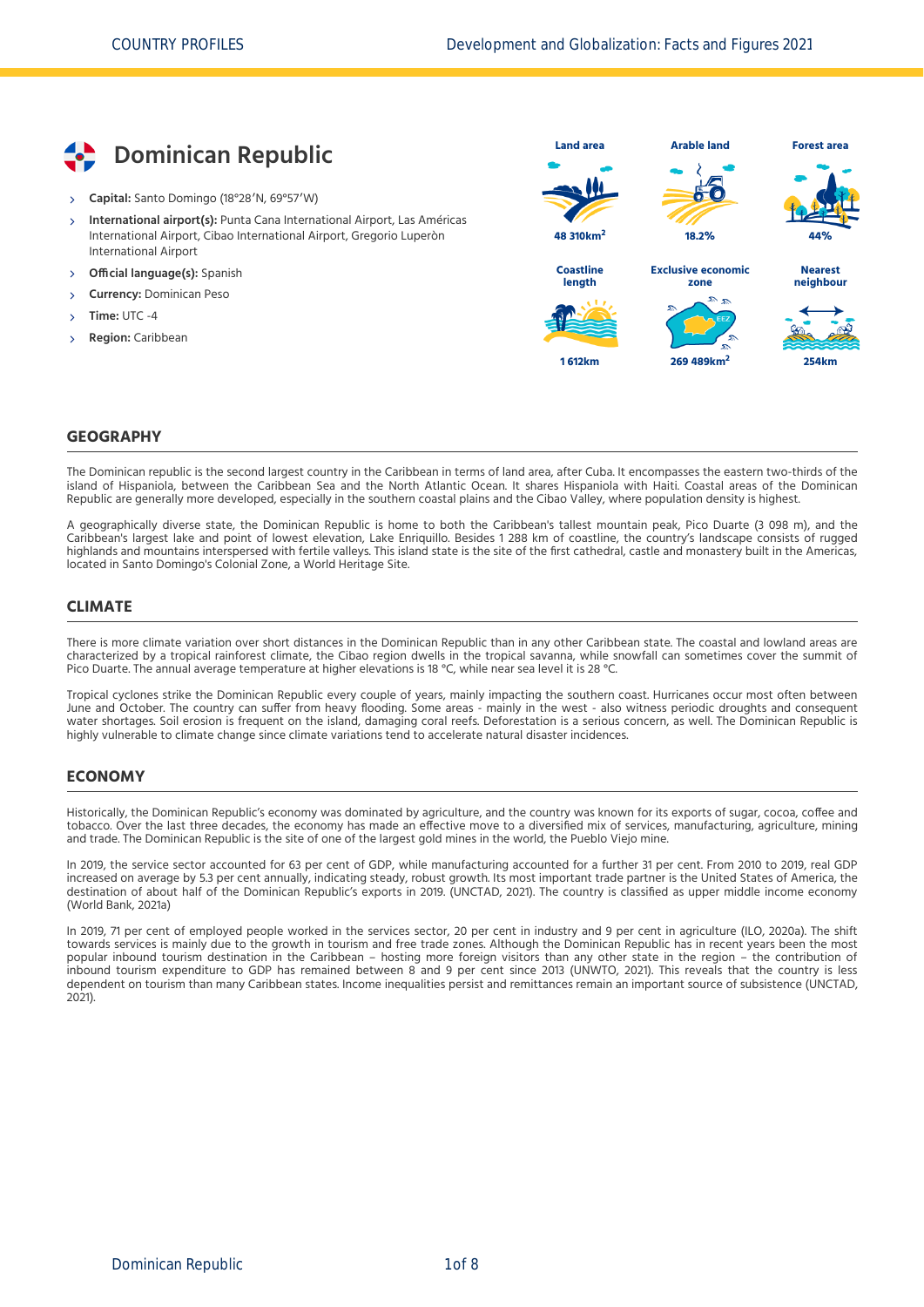### **CULTURE**

The Dominican Republic is a culturally diverse society, blending influences from European (mainly Spanish), native Taino and African heritage. This rich culture is present in visual arts, literature and architecture. The share of urban population stood at 83 per cent in 2020 [\(UNCTAD, 2021\).](#page-7-0) Baseball is the most popular sport in the Dominican Republic, which features a league of six teams.

Local cuisine is rather characteristic of the Caribbean islands. Meals tend to favour meats and starches over dairy products and vegetables. Many dishes are made with sofrito, which is a mix of local herbs used as a wet rub for meats. In the south-central region, bulgur is a main ingredient in quipes or tipili (bulgur salad). Other favorite foods include chicharrón, yuca, pastelitos (empanadas), batata, and yam.

Music is an inseparable part of the lifestyle in the Dominican Republic, and the country is known for the creation of many musical styles. Popular merengue and bachata music and dances originated from the Dominican Republic. Palo is an Afro-Dominican sacred music that can be found throughout the island. Carnivals, Latino and traditional music festivals are very popular, organized throughout the year, featuring vibrant music and dances, colorful costumes, and traditional food stands, hosting presentations, tastings and more.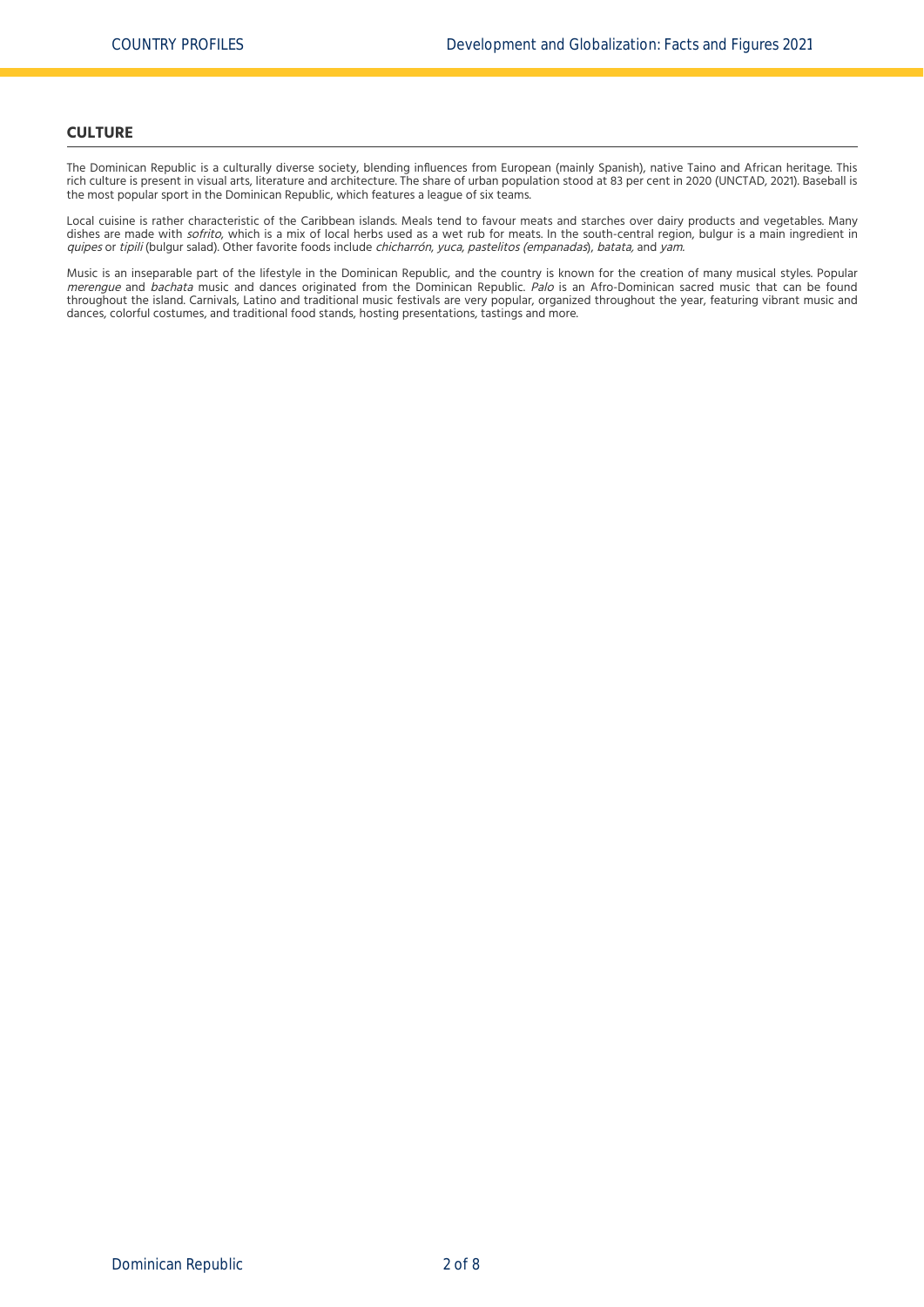### **ECONOMIC TRENDS**

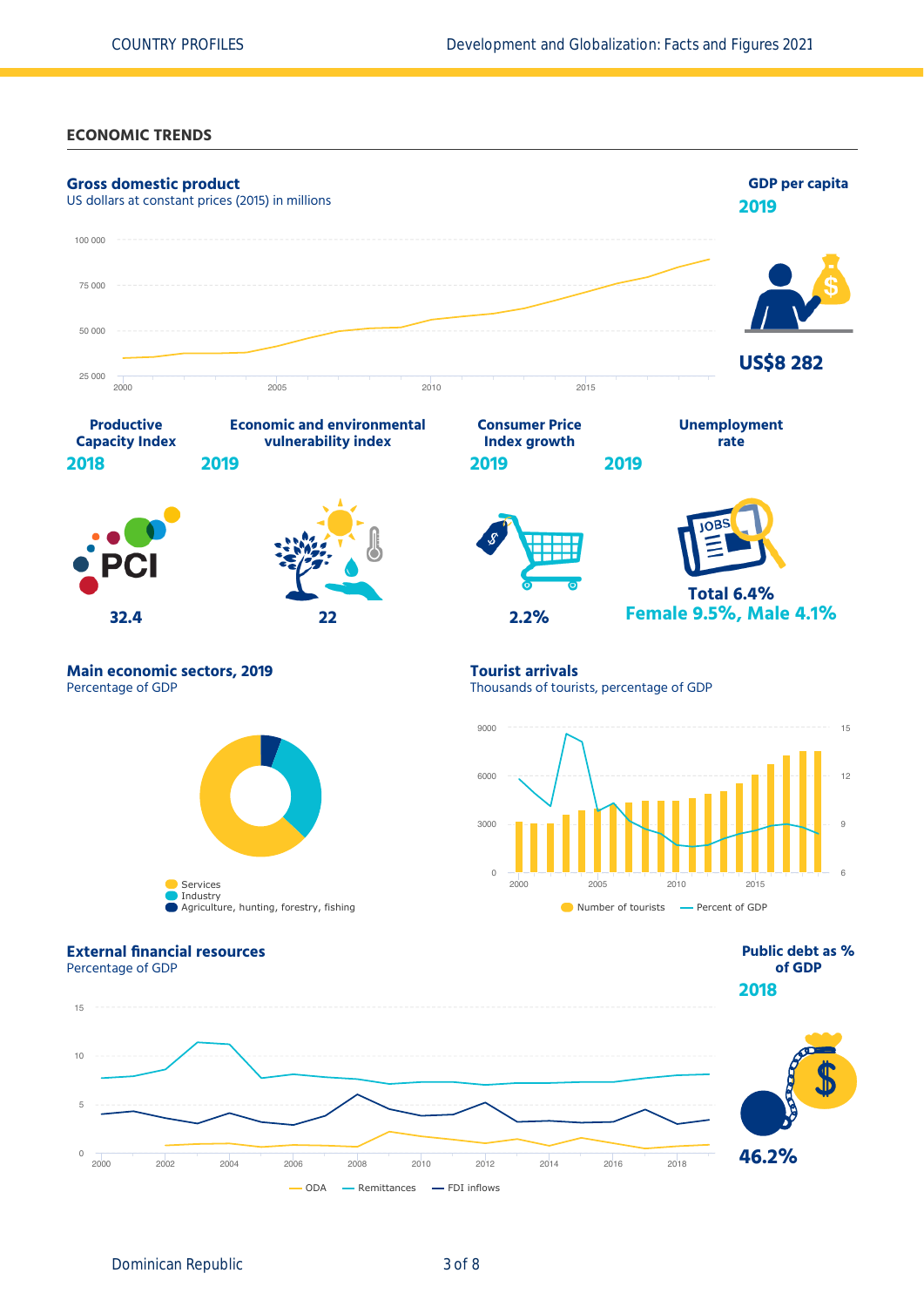# **MARITIME TRANSPORT**

# **Fleet size**

Number of ships

| Ship type            | 2011 | 2019 |
|----------------------|------|------|
| <b>Total fleet</b>   | 1407 | 1407 |
| Oil tankers          | 264  | 266  |
| <b>Bulk carriers</b> | 311  | 333  |
| General cargo        | 161  | 77   |
| Container ships      | 52   | 49   |
| Other types of ships | 619  | 682  |

| <b>Port performance</b><br>Ranked by 2019 data within SIDS group |        |                     |  |  |  |
|------------------------------------------------------------------|--------|---------------------|--|--|--|
| Indicators                                                       | 2019   | <b>SIDS Ranking</b> |  |  |  |
| Number of port calls                                             | 4.223  | 4                   |  |  |  |
| Median time in port (days)                                       | 1      | 8                   |  |  |  |
| Average age of vessels                                           | 14     | 25                  |  |  |  |
| Average size (GT) of vessels                                     | 31 673 | 11                  |  |  |  |
|                                                                  |        |                     |  |  |  |



**Container port throuput**

**2019**

**Bilateral connectivity index, 2019** Top 5 partners



## **Liner shipping connectivity index** Maximum China Q1 2006=100

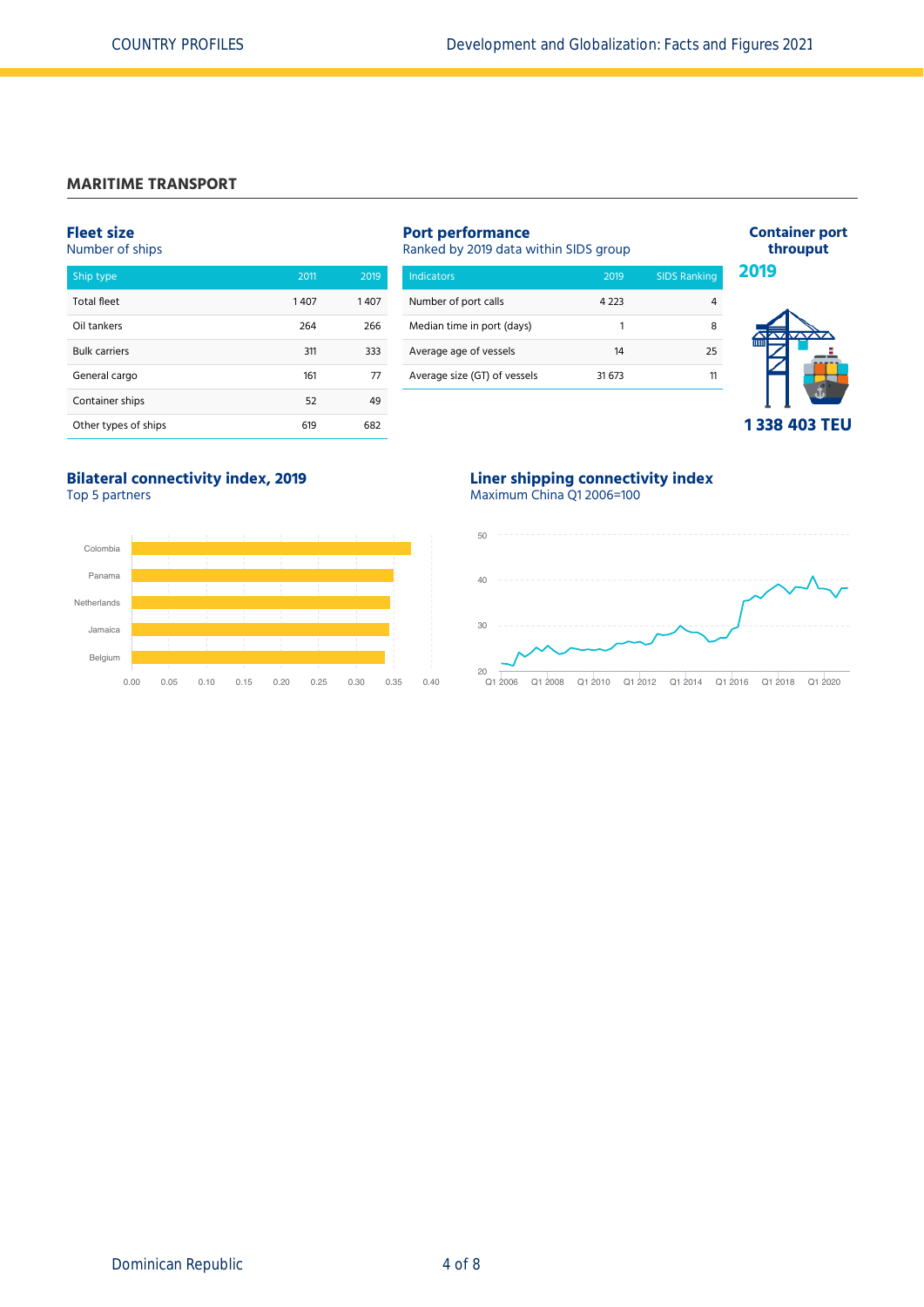### **POPULATION**

### **Total population**

Thousands of people, share of urban population



#### **Population development indicators** Indicators Period Value Poverty headcount (% of population) 2019 0.6 Human development index 1992 100 100 2018 10.8 Human assets index 2020 90 Adult literacy rate (15+ years, both sexes %) 2016 92.7 Gender inequality index 2019 0.5 **Life expectancy at birth 2019 74 years Population density 2019 222 persons per km<sup>2</sup> Dependency ratio 2019 Child: 42.6 Old-age: 11.2**

# **Age structure by gender, 2019**

Percentage of total population

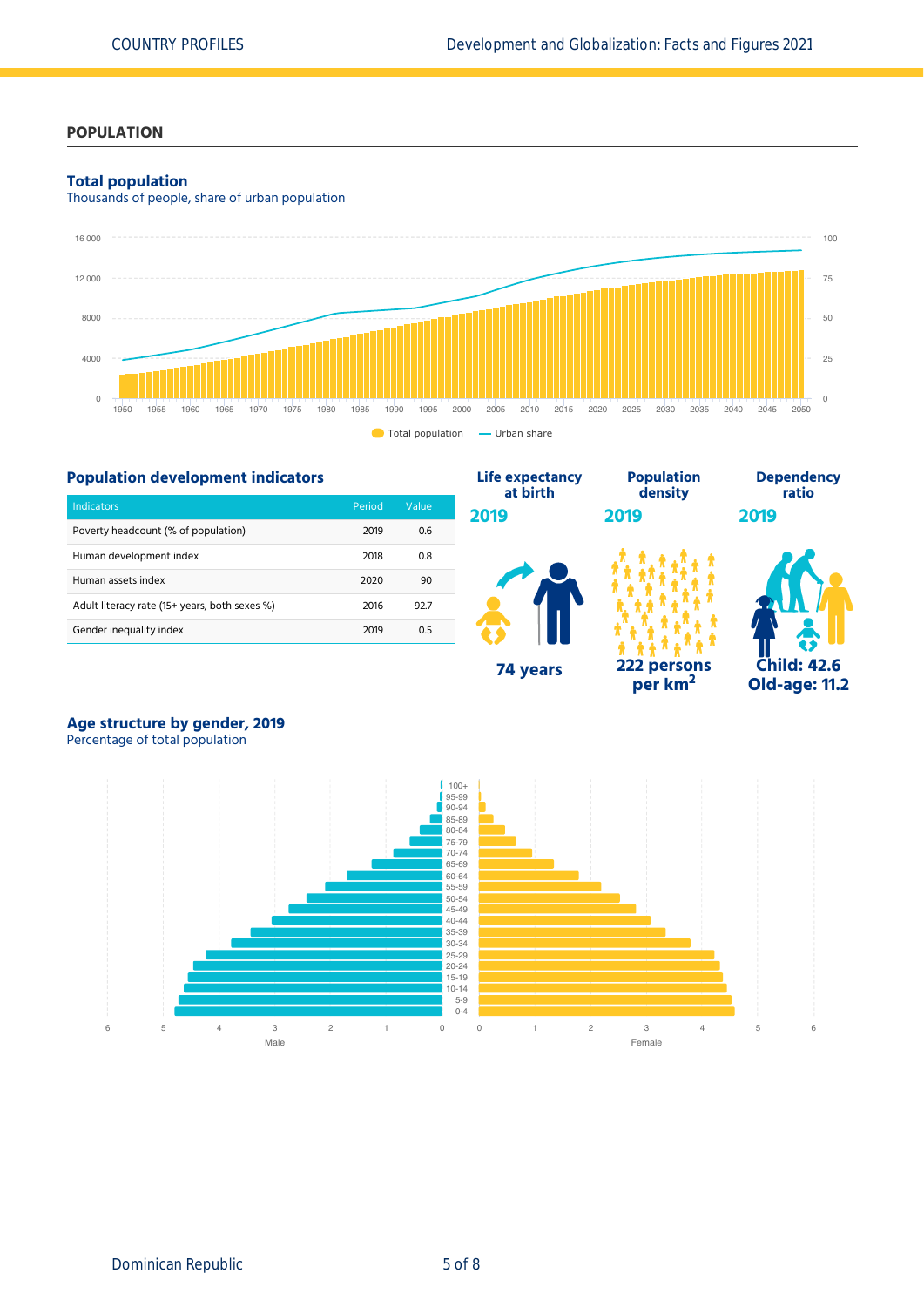# **INTERNATIONAL TRADE**

## **Merchandise and services trade**

US dollars in millions

| <b>Indicators</b>   | 2005    | 2010     | 2015    | 2019   | 2019 (% of GDP) |
|---------------------|---------|----------|---------|--------|-----------------|
| Merchandise exports | 6 1 4 5 | 6754     | 9442    | 11 219 | 12.6            |
| Merchandise imports | 9869    | 15 4 8 9 | 16 907  | 20 288 | 22.8            |
| Services exports    | 6 182   | 5455     | 7542    | 9346   | 10.5            |
| Services imports    | 1478    | 2588     | 3 1 7 4 | 3893   | 4.4             |
|                     |         |          |         |        |                 |



# **Top 5 partners in merchandise trade, 2019**

Exports in millions US dollars



# **Merchandise exports by product group, 2019**

### **Services exports by category, 2019**

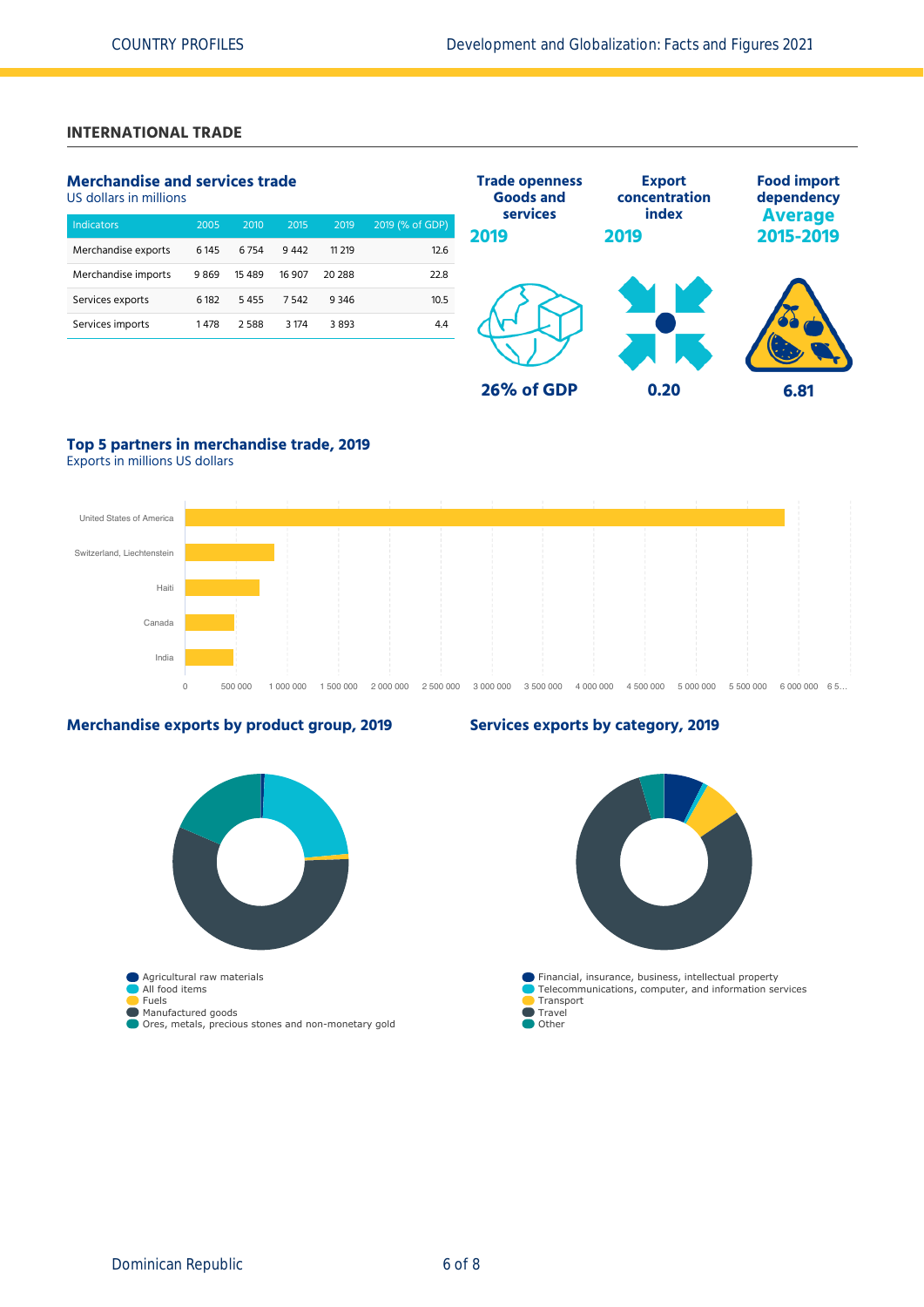### **ENVIRONMENT**

![](_page_6_Figure_3.jpeg)

# **INFORMATION AND COMMUNICATIONS TECHNOLOGY**

![](_page_6_Figure_5.jpeg)

Dominican Republic 7 of 8